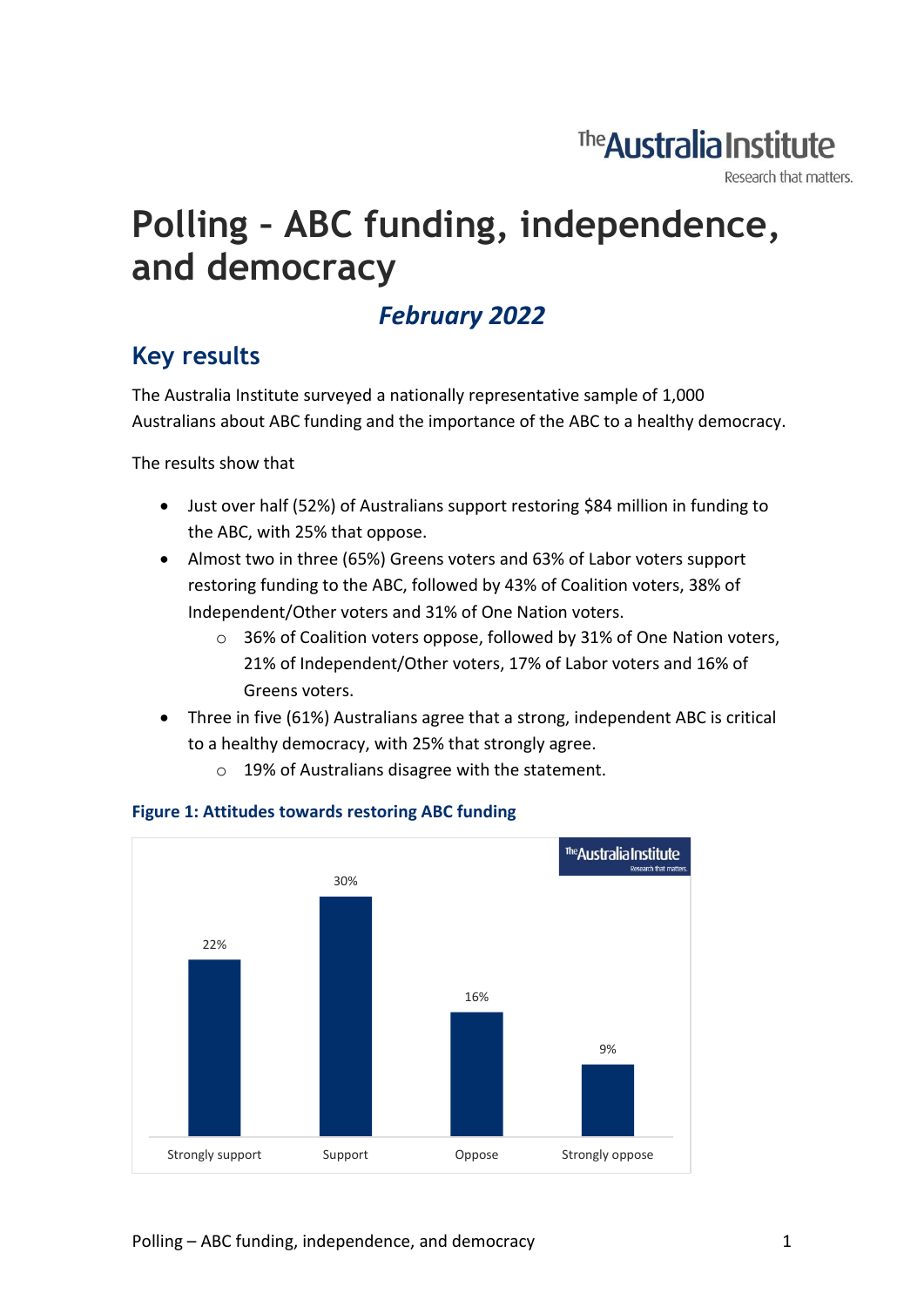#### **ABC funding**

Respondents were told that, over recent years, \$84 million has been cut from the operational budget of the Australian Broadcasting Corporation, the ABC. This refers to the three-year indexation freeze announced in  $2018<sup>1</sup>$  Respondents were asked whether they support or oppose restoring this funding to the ABC.

- Over half (52%) of Australians support restoring funding to the ABC, with 25% that oppose.
- Almost two in three (65%) Greens voters and 63% of Labor voters support restoring funding to the ABC, with 28% and 31% that strongly support respectively.
	- o 17% of Labor voters and 16% of Greens voters oppose.
- Over two in five (43%) Coalition voters support restoring funding to the ABC, more than the 36% that oppose.
- 38% of Independent/Other voters support restoring funding to the ABC, with 21% that oppose.
- One Nation voters are evenly split (31% support, 31% oppose).



#### **Figure 2: Attitudes towards restoring ABC funding, by voting intention**

<sup>1</sup> Wake and Ward (2020) *Latest \$84 million cuts rip the heart out of the ABC, and our democracy,* [https://theconversation.com/latest-84-million-cuts-rip-the-heart-out-of-the-abc-and-our-democracy-](https://theconversation.com/latest-84-million-cuts-rip-the-heart-out-of-the-abc-and-our-democracy-141355)[141355;](https://theconversation.com/latest-84-million-cuts-rip-the-heart-out-of-the-abc-and-our-democracy-141355) Meade and Keneally (2018) *ABC funding slashed by \$84m in budget to help broadcaster 'live within their means',* [https://www.theguardian.com/australia-news/2018/may/08/abc-funding-slashed](https://www.theguardian.com/australia-news/2018/may/08/abc-funding-slashed-by-84m-in-budget-to-help-broadcaster-live-within-their-means)[by-84m-in-budget-to-help-broadcaster-live-within-their-means](https://www.theguardian.com/australia-news/2018/may/08/abc-funding-slashed-by-84m-in-budget-to-help-broadcaster-live-within-their-means)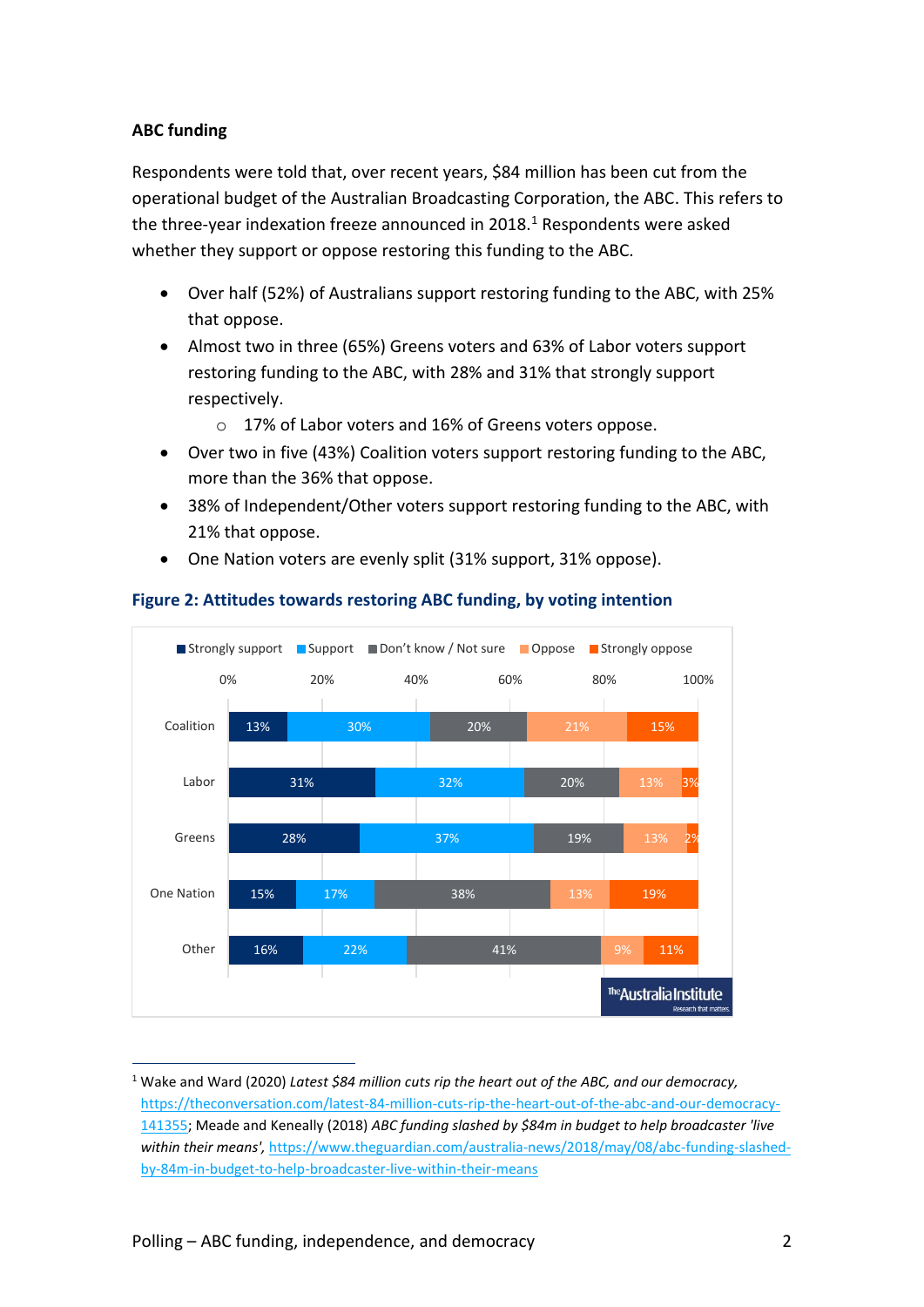- Among residents of the larger states, Victorians and NSW residents are most likely to support restoring funding to the ABC, 57% and 54% respectively.
	- o 24% of NSW residents and 23% of Victorians oppose.
- Half of Western Australians (49%) and over two in five Queenslanders (44%) support restoring funding to the ABC.
	- o 23% of Western Australians and 29% of Queenslanders oppose.

#### **ABC independence and democracy**

Respondents were asked whether agree or disagree with the statement "A strong, independent ABC is critical to a healthy democracy".

- Three in five (61%) Australians agree that a strong, independent ABC is critical to a healthy democracy, with 25% that strongly agree.
	- o 19% of Australians disagree with the statement.
- Among all voting intentions, more agree than disagree that the ABC is critical to a healthy democracy.
- Greens voters are most likely to agree that the ABC is critical to a healthy democracy, 76%, followed by 72% of Labor voters.
- Over half of Coalition voters agree that the ABC is critical to a healthy democracy 52%, with 31% that disagree.
- 44% of Independent/Other voters and 42% of One Nation voters agree that the ABC is critical to a healthy democracy.
	- o 27% of One Nation and 17% of Independent/Other voters disagree.



#### **Figure 3: Attitudes on the importance of the ABC to democracy**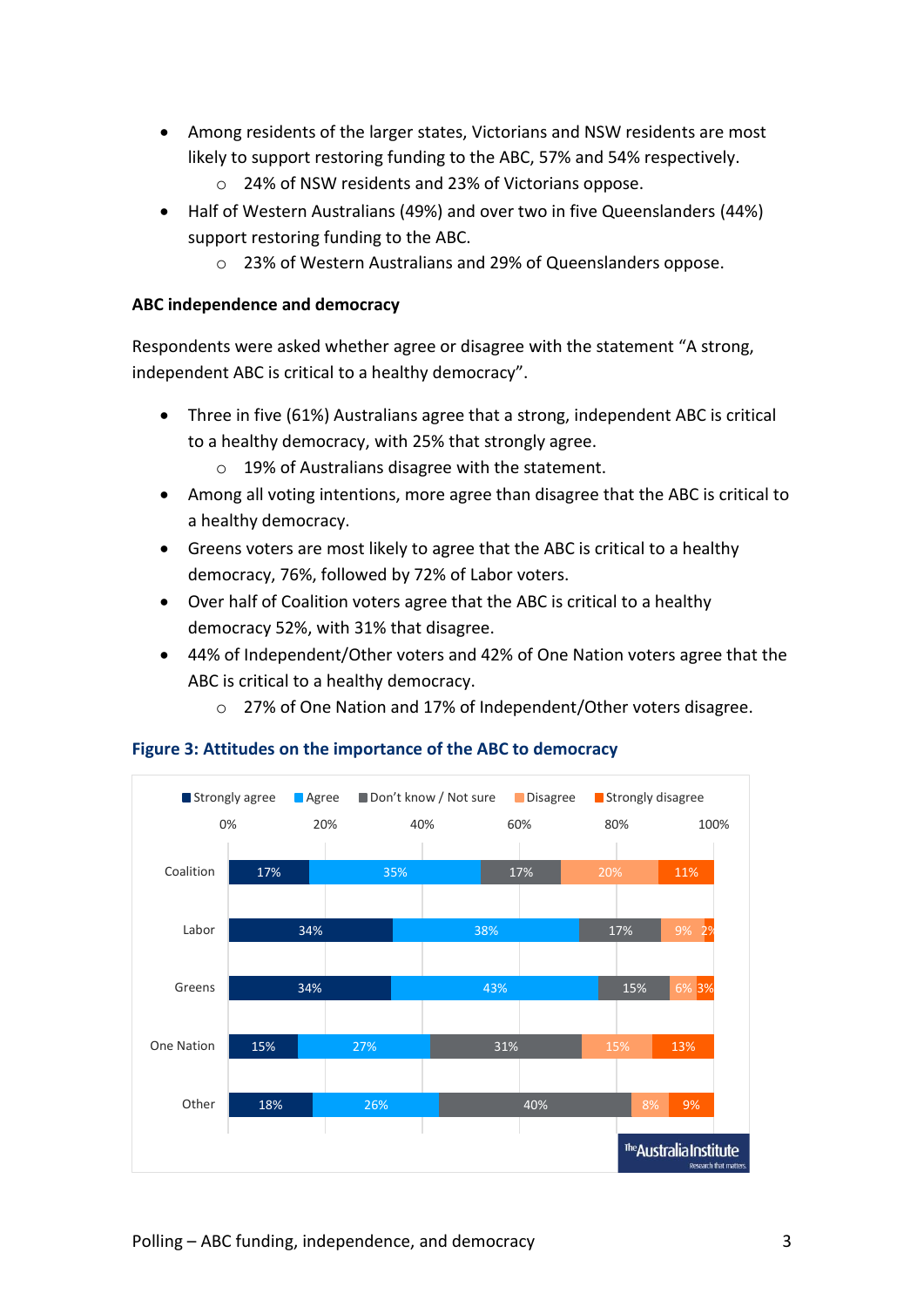### **Method**

The Australia Institute surveyed 1,000 adults living in Australia on 25 to 28 January 2022, online through Dynata's panel, with nationally representative samples by gender, age and region.

The results were weighted by three variables (gender x age group x state/territory) based on the latest Australian Bureau of Statistics data, using the raking method. This resulted in an effective sample size of 911.

The margin of error (95% confidence level) for the national results is 3%.

Results are shown only for larger states.

Voting intention questions appeared just after the initial demographic questions, before policy questions.

Respondents who answered "Don't know / Not sure" for voting intention questions were then asked a leaning question.

Voting crosstabs show voting intentions for the House of Representatives. Those who were undecided were asked which way they were leaning; these leanings are included in voting intention crosstabs. "Coalition" includes separate responses for Liberal and National. "Other" refers to Independent/Other.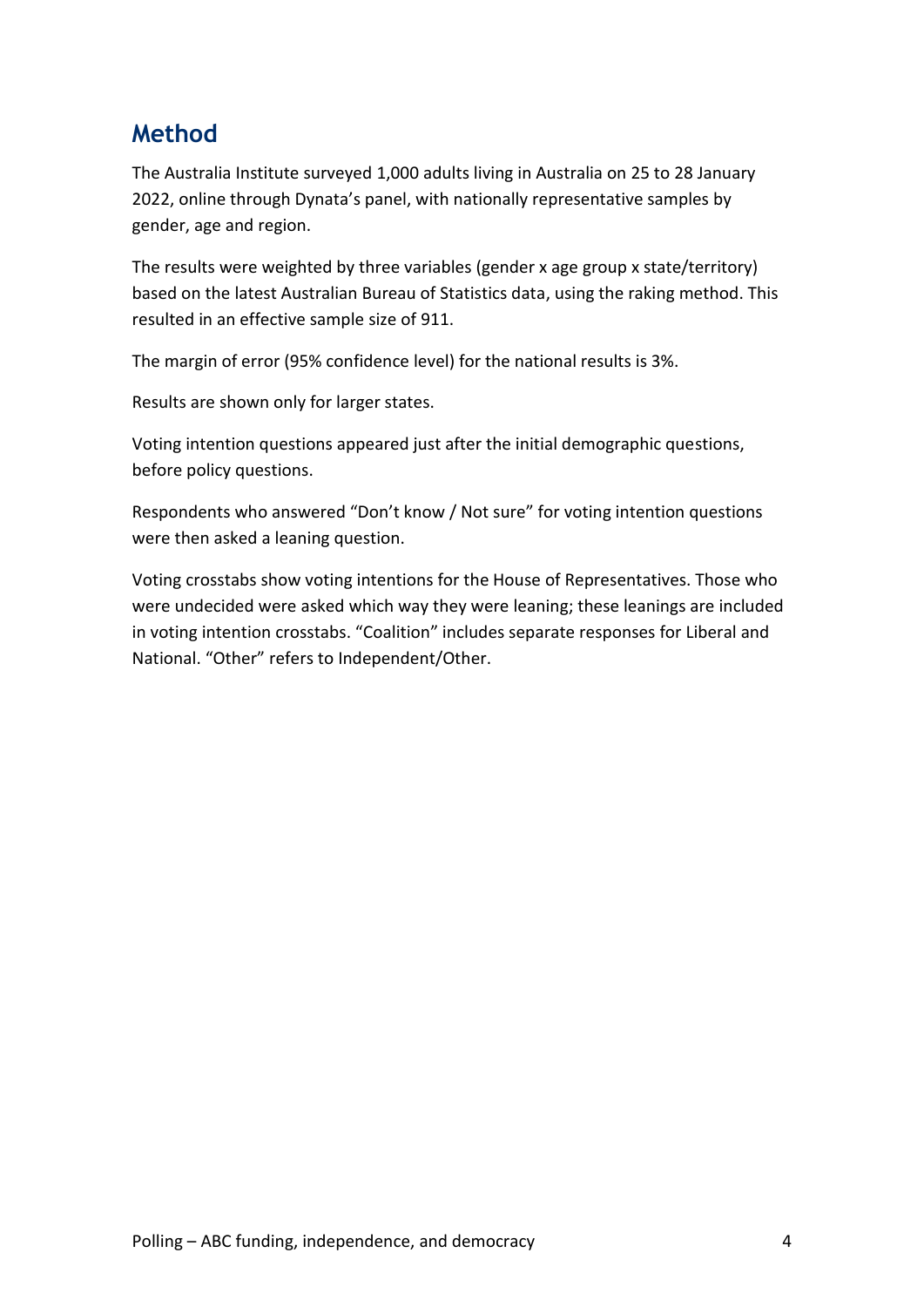### **Detailed results**

The preceding questions in the poll concerned demographic information, federal voting intention, government handling of COVID-19, availability of RATs, Senate procedure and trust in government, none of which are expected to influence the results of the questions on the ABC.

**Over recent years, \$84 million has been cut from the operational budget of the Australian Broadcasting Corporation, the ABC.** 

|                         | <b>Total</b> | <b>Male</b> | <b>Female</b> | <b>NSW</b> | <b>VIC</b> | <b>QLD</b> | <b>WA</b> |
|-------------------------|--------------|-------------|---------------|------------|------------|------------|-----------|
| <b>Strongly support</b> | 22%          | 29%         | 16%           | 23%        | 23%        | 20%        | 17%       |
| <b>Support</b>          | 30%          | 30%         | 30%           | 30%        | 34%        | 25%        | 31%       |
| <b>Oppose</b>           | 16%          | 13%         | 18%           | 15%        | 14%        | 16%        | 15%       |
| <b>Strongly oppose</b>  | 9%           | 11%         | 7%            | 9%         | 9%         | 13%        | 8%        |
| Don't know / Not sure   | 24%          | 18%         | 29%           | 23%        | 20%        | 27%        | 28%       |

#### **Would you support or oppose restoring that funding to the ABC?**

|                         | <b>Total</b> | 18-29 | $30-39$ | 40-49 | 50-59 | $60+$ |
|-------------------------|--------------|-------|---------|-------|-------|-------|
| <b>Strongly support</b> | 22%          | 15%   | 20%     | 22%   | 25%   | 26%   |
| <b>Support</b>          | 30%          | 36%   | 33%     | 32%   | 27%   | 25%   |
| <b>Oppose</b>           | 16%          | 17%   | 16%     | 16%   | 13%   | 16%   |
| <b>Strongly oppose</b>  | 9%           | 4%    | 10%     | 6%    | 12%   | 11%   |
| Don't know / Not sure   | 24%          | 28%   | 22%     | 25%   | 24%   | 22%   |

|                         | <b>Total</b> | <b>Coalition</b> | Labor | <b>Greens</b> | <b>PHON</b> | <b>Other</b> |
|-------------------------|--------------|------------------|-------|---------------|-------------|--------------|
| <b>Strongly support</b> | 22%          | 13%              | 31%   | 28%           | 15%         | 16%          |
| <b>Support</b>          | 30%          | 30%              | 32%   | 37%           | 17%         | 22%          |
| <b>Oppose</b>           | 16%          | 21%              | 13%   | 13%           | 13%         | 9%           |
| <b>Strongly oppose</b>  | 9%           | 15%              | 3%    | 2%            | 19%         | 11%          |
| Don't know / Not sure   | 24%          | 20%              | 20%   | 19%           | 38%         | 41%          |